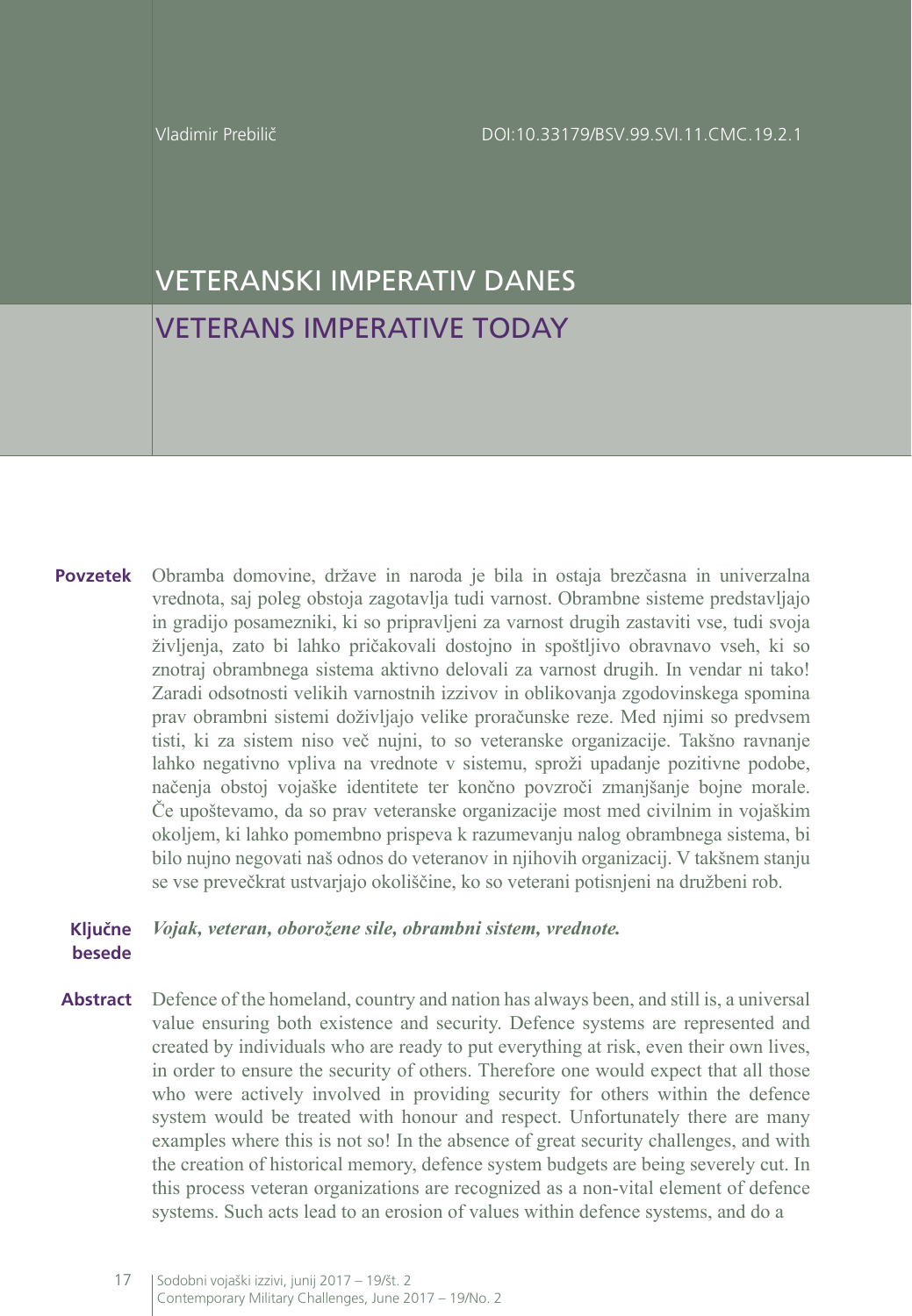great deal of damage to the positive image and the existence of military identity, and, finally, contribute to declining combat morale. Added to these facts is also the unique position of all veteran organizations in acting as a bridge between the civilian and military environments, and as a facilitator to understanding the functions of the defence system. It is therefore not only proper to support them, but also necessary. More and more examples show that veterans are being pushed to the verge of modern society and ingloriously left behind.

#### *Soldier, veteran, armed forces, defence system, values.*  **Key words**

What all defence systems around the world have in common is the defence of the state and its citizens, which is carried out on the basis of institutionalized, systemically organized and centralized activities under an executive power. The existence of the national security system, part of which is the defence system, enables the existence and functioning of the state, in which national authorities have a monopoly on the use of force, and, in exchange, they provide security to the citizens at both national and individual levels. Its functions are defined within the obligations arising from various alliances, which often extend beyond the national framework. **Introduction**

> Every social system is based on people, who enable its existence and functioning through their actions. The same applies to defence systems, whose basic building blocks are soldiers. However, a defence system is distinctly different in its specifics from other social systems. A particularly prominent specific is the force individuals have at their disposal, with the extreme purpose of taking their opponents' lives. In addition, each member of the armed forces must understand the level of risk to their own lives, and take into consideration the possibility of losing their lives during the performance of their functions. For this reason defence systems have precisely defined rules regulating interpersonal relationships, which are based on clear rules, two of which are especially important for military organizations, namely the unity of command and subordination.<sup>1</sup> In addition, the conduct of members of the armed

*<sup>1</sup> The Slovenian Armed Forces are organized hierarchically in a way that enables effective, proper and flexible leadership and command. The superior-subordinate relationship is the essential element of leadership and command. The organization of the command establishes superiors and subordinates according to the principle of the unity of command. All military personnel must know at all times who they are subordinate to, and what their powers are. Clearly defined relationships regarding the command are absolutely necessary for the execution of any order. Effective organization of command according to the principle of subordination provides every commander with the maximum freedom possible in the fulfilment of the duties under their authority. This*  enables the development of their responsibility, initiative and independence. Superiors are obliged to provide to *subordinates information relating to the performance of tasks in the extent necessary (Rules on Service in the Slovenian Armed Forces, Official Gazette No. 84/2009).*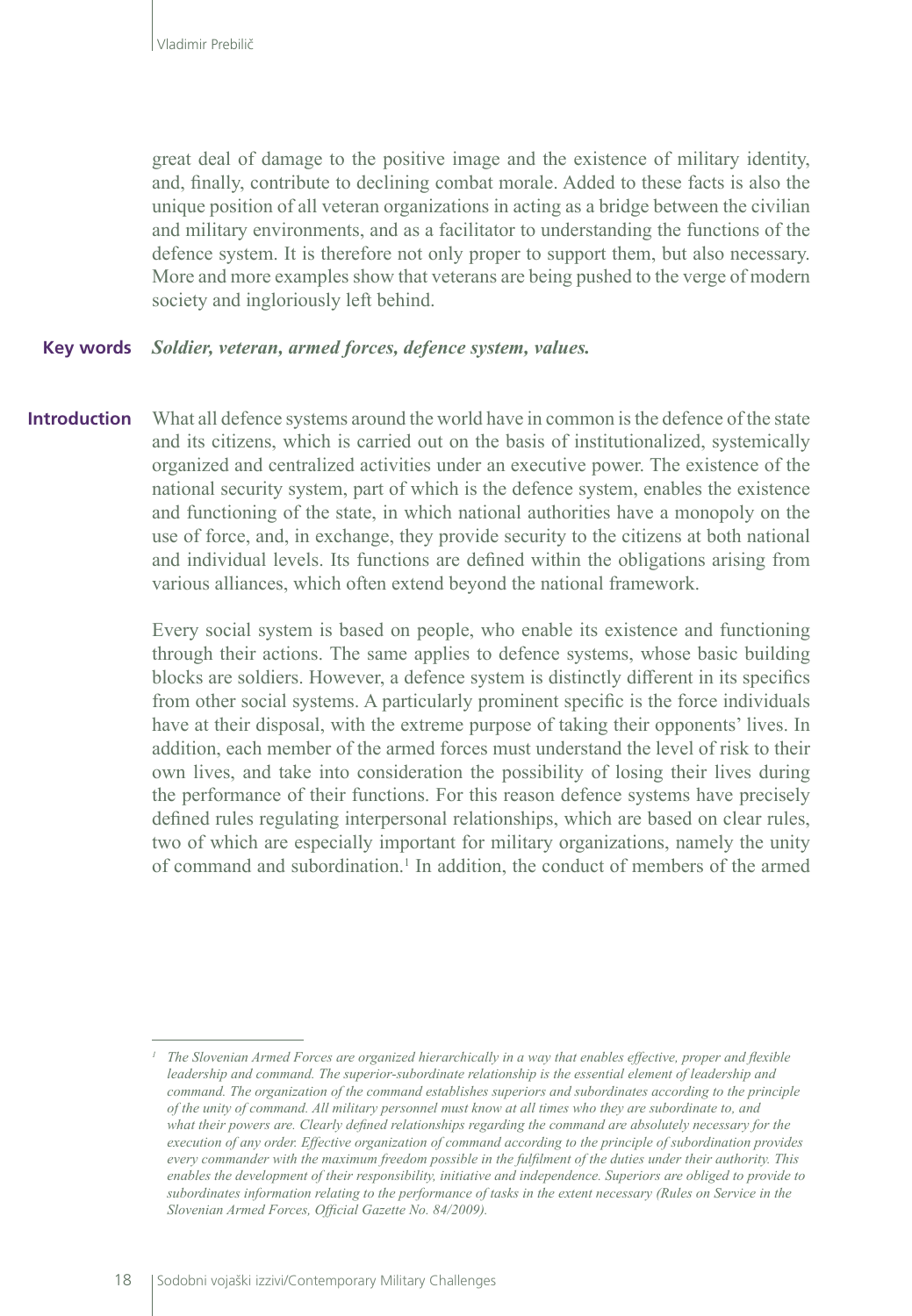forces is regulated by other internal rules, including the rules on service<sup>2</sup> and military codes3 , as well as the legal norms of nation states and provisions of international humanitarian and military law<sup>4</sup> . The goal of all limitations and guidelines regarding the conduct of members of the armed forces is control over the potential use of force, and the setting of standards governing their conduct within and outside the system. According to Južnič (1993, p. 306), soldiers and officers are in the service of defending and looking after the interests of a state, and they must completely identify with it. For this reason, military service is the most distinct public service, where national and military identities intertwine. National identity is closely linked to space, which defines the living space of a nation and, indirectly, also its characteristics. The foundation of military identity is also the living space which must be defended. Even though efforts are being made nowadays to put the understanding of military identity in connection with national identity in perspective, I maintain that the relation between the two identities has in no way changed, despite some new functions and forms of the manning of units. What is more, defence systems of modern states are based on those foundations, and are consequently effective in their performance of their functions. On the other hand, relativizing the foundations undermines the most important basis of the military organization; a process we have witnessed in the Slovenian Armed Forces<sup>5</sup>, which suffers identity under-representation in core elements. One would expect a complementarity of military and civil values, but there is a growing gap between them. According to public opinion polls, there are no identical values to be found among the core values listed in the Military Code of Ethics of the Slovenian Armed Forces. Based on that, the conclusion can be drawn that military values do not reflect civil values, which would significantly increase the possibility of understanding of the military system, its necessity and its functions. Veteran organisations, which are indirectly linked to the military system, share a similar fate.

*<sup>2</sup> The Rules on Service in the Slovenian Armed Forces (hereinafter: the Rules on Service) regulate the rights and duties of military personnel during military service, their code of conduct during military service, relationships, order in facilities used by the Slovenian Armed Forces, work and internal services, guard service and alarm systems, and military ceremonies and mourning. During war, the Rules on Service are applied in accordance with the war situation and the Rules on Combat Operations of the Slovenian Armed Forces. The Rules on Service apply to all personnel performing military service in the Slovenian Armed Forces (Rules on Service in the Slovenian Armed Forces, Official Gazette No. 84/2009).*

*<sup>3</sup> During military service, members of the Slovenian Armed Forces must comply with the Military Code of Ethics of the Slovenian Armed Forces (hereinafter: the Code), which is the code of the Slovenian Armed Forces as a military organization. The primary purpose of the Code is to ensure that all members of the Slovenian Armed Forces perform their military service with honour and in accordance with ethnic guidelines and principles set out in the Code. Members of the Slovenian Armed Forces must comply with and follow this Code throughout their performance of military service in the Republic of Slovenia and abroad (Military Code of Ethics of the Slovenian Armed Forces, Official Gazette No. 52/2009).*

*<sup>4</sup> The provisions of the international law of war are based on international treaties, and represent limitations to the use of force, the protection of vulnerable groups, and rules on the conduct of combatants during the conduct of operations. Compliance with these provisions is obligatory, and represents an upgrade of the national legal order for states and their armed forces (Jogan, 1997, p. 3).*

*<sup>5</sup> The five basic identity elements are: defence of the state, clearly defined patriotism, respect for authority, strict compliance with international war and humanitarian law, and high ethical and moral standards (Prebilič and Juvan, 2012, p. 67).*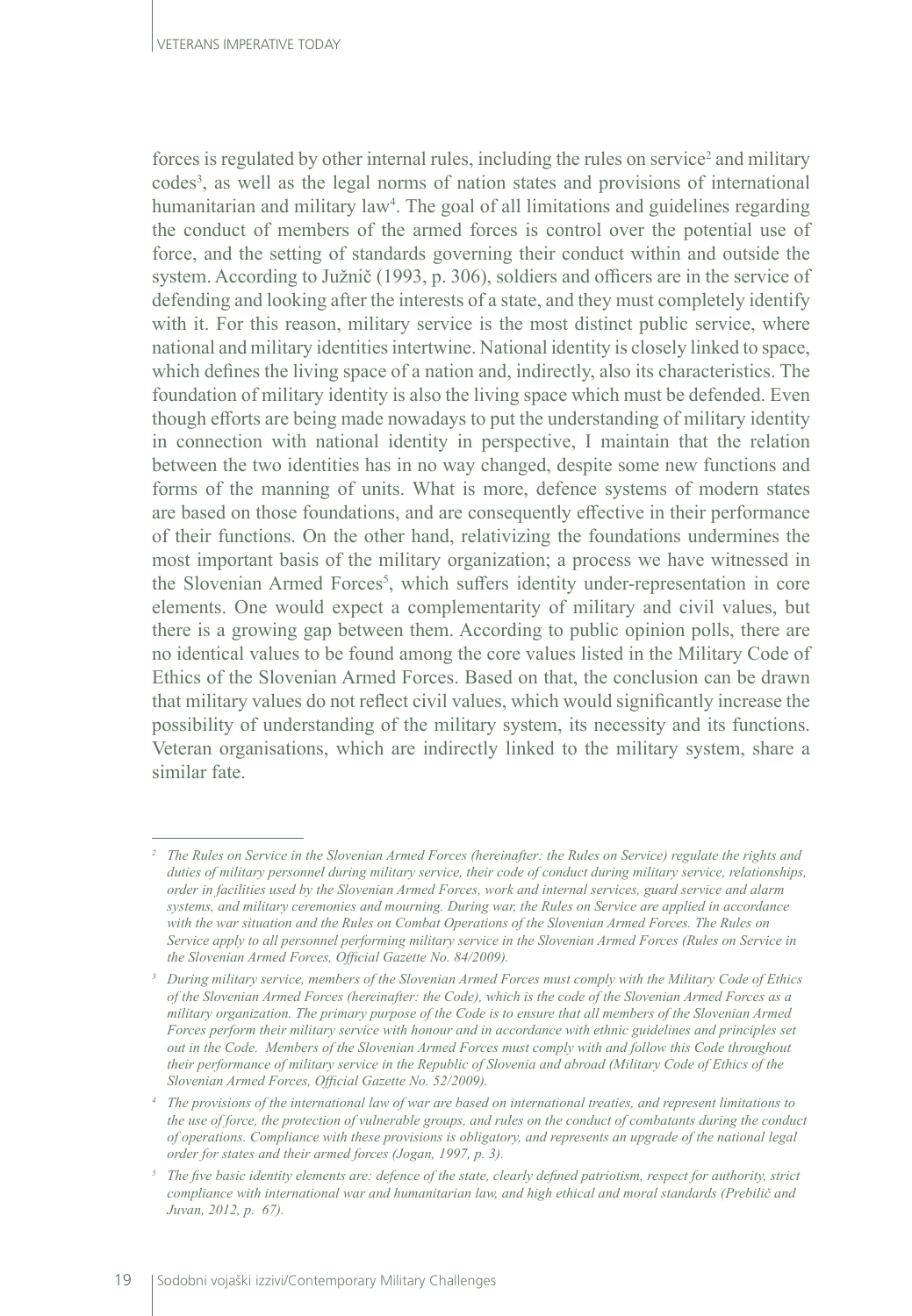However, it is not always exclusively a question of values. Due to the economic crisis, numerous cuts have been made and economic measures taken with a view to reducing the expenditure of social systems which could not be funded from national budgets as a result of the loss of income. Defence budgets are no exception. De France (2015, pp. 1-4) states that, without exception, European national defence budgets were reduced over the period 2008-2014. It is possible to observe a correlation between the severity of the crisis in a state, and the scope of the reduction in the defence budget. Interestingly, defence budgets of mostly Southern European countries were reduced by 30%. A result of that is the internal restructuring of the defence budget, which reduces expenditure on training and the supply and maintenance of equipment, while expenditure on salaries, which represents an increasingly large proportion of defence budgets, remains the same.

The question of financing veteran organizations, which are usually (insofar as they do not have their own ministry) under the Ministry of Defence, is therefore quite common. A decline in resources is to be expected; in circumstances where the system itself is in financial peril, such expenditure represents a dispensable component of the system. The bonuses awarded to veterans are also uncertain. The question of that expenditure is therefore more than fair. The answer is not clear-cut, as is not in regard to the definition of the term veteran; but that expenditure can be extremely high. On that subject, Stiglitz and Bilmes (2009, pp. 61-90) mention expenditure on veterans in the US, which includes all form of rehabilitation, disability allowances and benefits for the veterans' family members; psychological and physical consequences suffered by veterans change the lives of entire families. Considering the fact that there are around 24 million veterans in the US – meaning those who have the status of veteran – of which 3.5 million claim various benefits on account of injuries, it is to be expected that after the conclusion of military operations in Iraq and Afghanistan, where 1.6 million soldiers have conducted military operations, the number of beneficiaries will increase dramatically. The two authors estimate that after the conclusion of operations in Iraq and Afghanistan the costs will be between \$422 and \$717 million. It is true that over the last two years there has been an increase in defence budgets, especially in Central Europe where SIPRI (Stockholm International Peace Research Institute) researchers found an increase of 13% (SIPRI, 2017), but the question is how and, even more importantly, to what degree, the funds allocated to veteran organizations have been aligned with these changes.

Working in the defence system undoubtedly involves specific limitations, which is understandable; however, it is less understandable when the question arises regarding the status of those who no longer perform tasks in the system for various reasons. What benefits are possible, and what could be their scope of work done in the defence system? What is the status of those who have fought, and exposed and risked themselves for the security of others? Why does this remain a topical question despite otherwise clearly defined relations? How is it possible that within the defence system, and even more outside of it, veterans are overlooked, and maybe even rejected and discouraged from continuing their activities? And finally: why is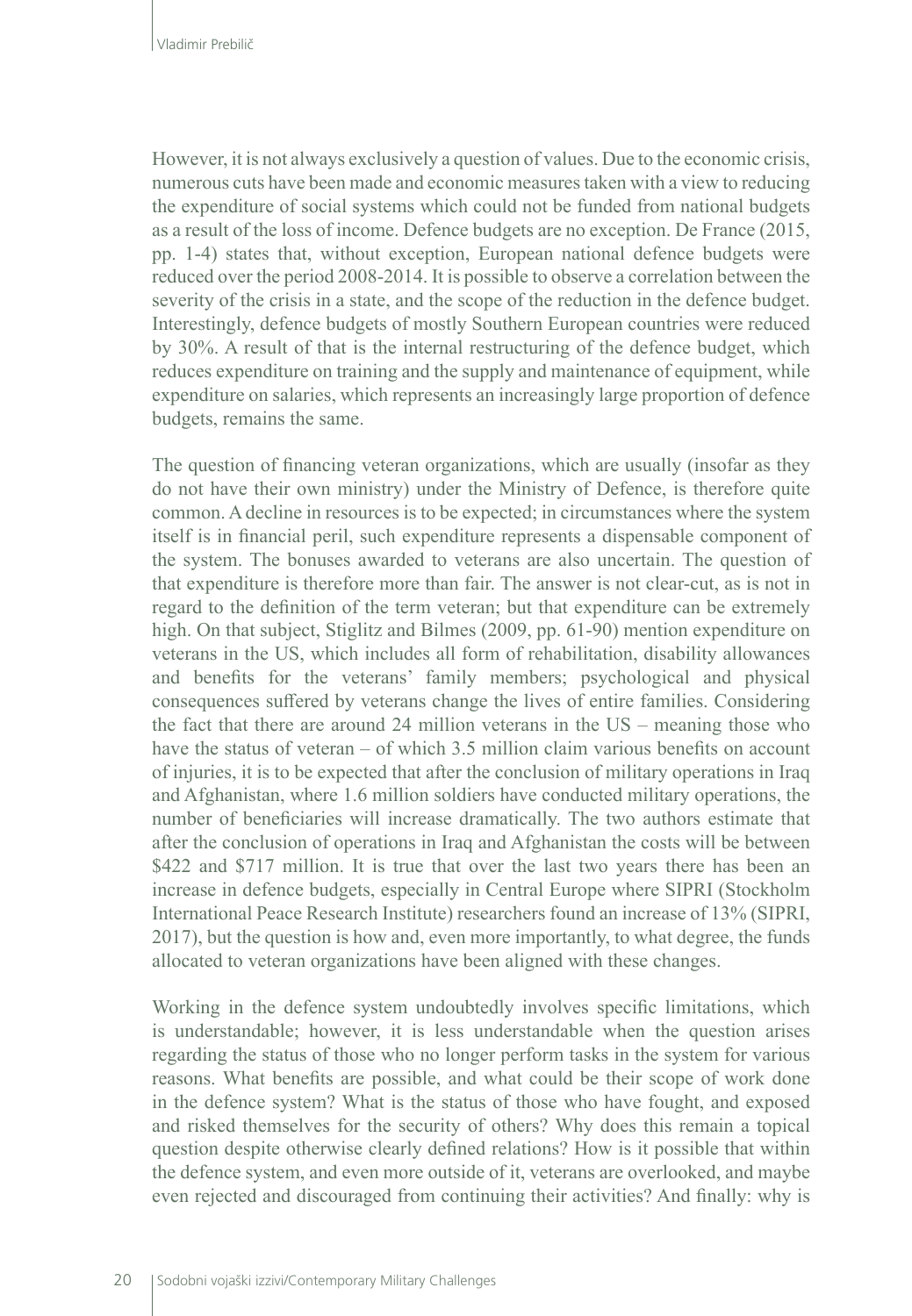the funding of veteran organizations and the meagre benefits paid to the defenders of the nation even a political question, and subjected to austerity measures in the state and society? The responsibility for these and similar situations is at least three-fold: the first entity responsible is represented by national institutions which take and implement decisions; the second is represented by veteran organizations, because it seems that they are not active enough in pointing to certain issues; and the third entity is civil society, which should be considerably more proactive when it comes to discussions on the status of veteran organizations. What their cooperation looks like, who is responsible and to what extent, and why it seems that the role of veteran organizations in modern societies must be given more room in terms of quality and quantity, are the topics discussed in this article. One should bear in mind that by acknowledging veteran organizations, and with an appropriate attitude to veterans and their unanswered questions, the state and citizens acting on its behalf show only due respect. The attitude to veterans is also a good indicator of the attitude to national history.

## **1 WHO IS A VETERAN?**

Even though it may seem unnecessary, certain dilemmas and questions relating to veteran organizations and veteran status should be highlighted. It must be clearly stated immediately that there are two aspects to the word "veteran": the first aspect is about the legal status, and is based on the legal definition and connected to status benefits determined by law; the second is represented by a significantly looser understanding of veterans, and refers to participation in combat tasks and missions, and to the termination of active service in the armed forces. In both cases there is no clear boundary marking the status of veterans. The predominant reason for this lies in the way of manning of the armed forces, and the tasks performed by members of the armed forces on behalf of the state. These tasks have recently exceeded the basic missions of all armed forces – the protection of national territory from the aggression of outside threatening elements. They are a result of a changed security architecture including various forms of alliances, which in addition to safety benefits bring certain obligations. Despite emphasizing these systemic changes, there are also specifics at the national level of individual states. On that subject, the capabilities of states themselves must be stressed, and more importantly, the attitude that states foster towards the defence system and consequently those who have carried out its tasks.

When defining who a veteran actually is, one discovers that there are various different definitions of this concept. Multiple meanings can also be found. The term "veteran" does not necessarily denote only former military personnel. The Dictionary of Standard Slovenian specifies that a veteran can also be "an elderly and experienced worker in a certain field"<sup>6</sup>. Such understanding undoubtedly applies to the military organization, because it refers to experiences as virtues and skills acquired during service in an organization or system. The Dictionary of Standard Slovenia draws

*<sup>6</sup> Dictionary of Standard Slovenian. Available at: http://bos.zrc-sazu.si/sskj.html.*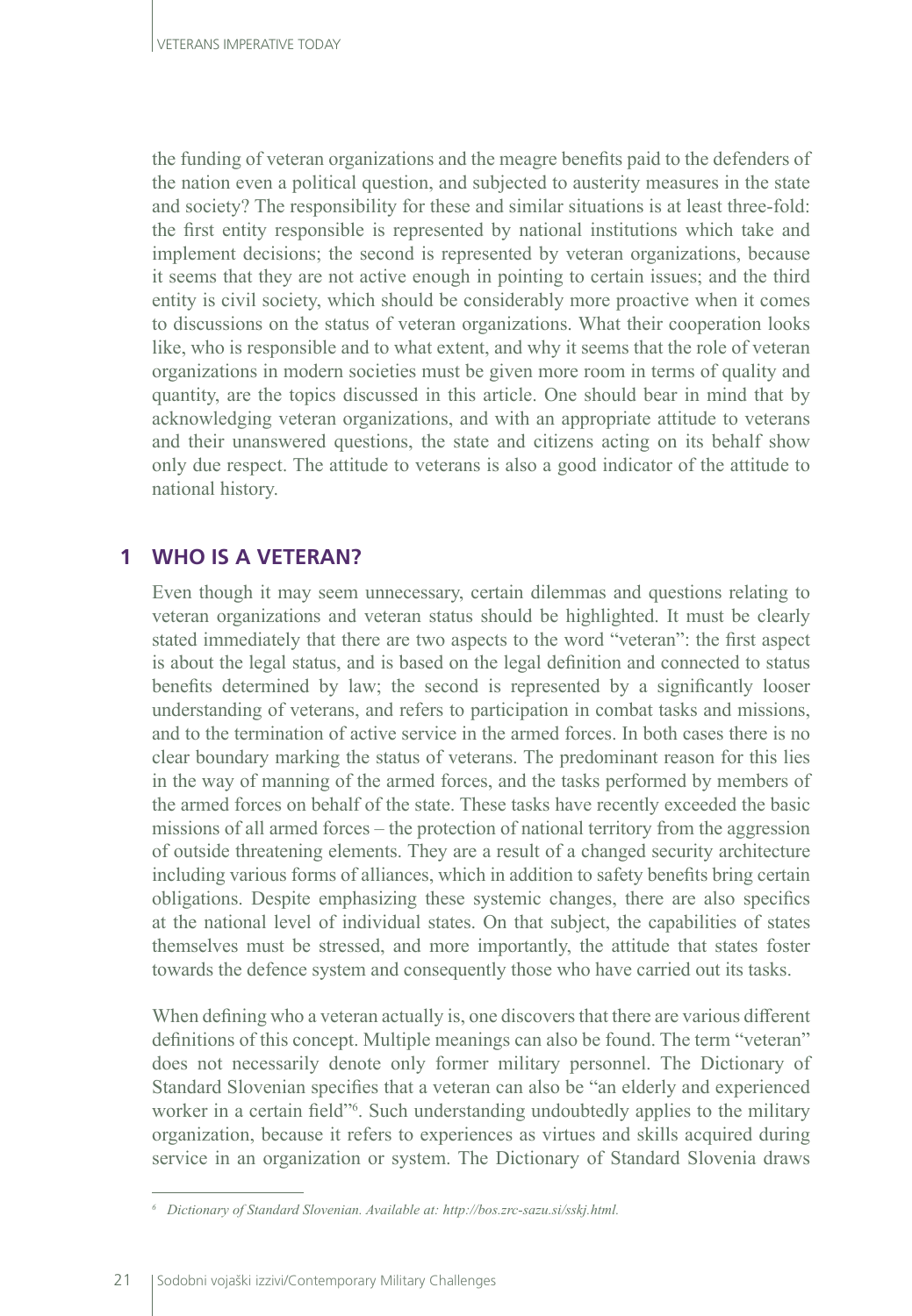attention to that fact by listing two meanings of the word "veteran". A veteran can be "an old experienced soldier or one who is no longer in active service"7 , or "an elderly and experienced worker in a certain field"8 . International Encyclopedia of Military History<sup>9</sup> explains that the definition of a veteran varies according to the nation or state where veterans live. Simply put, veterans are people who have served in the armed forces during combat, although the use of that term has different meanings depending on the historical period and nation. In the US, for example, the term is applied to someone who has served in the armed forces<sup>10</sup>, while other nations reserve this term essentially for someone has actually fought, i.e. taken part in combat tasks. An example of such description is used in the UK; namely, "ex-service" is a term denoting someone who has served in the armed forces, while the term "veteran" applies to someone who has actually fought<sup>11</sup>. Australia and Canada have yet another definition of a veteran. The first awards veteran status only to those who have been actively involved either in operations abroad or in wars the state fought in the past (Burdett, 2012, p. 2). Similarly, the Netherlands associates veteran status with participation in operations; the term "veteran" describes every military person who has participated in a war, or has been included in international operations and UN operations. Canada redefined the term in 2000: a veteran is every person who has served honourably in the Canadian Armed Forces or their allies at any time. In 2001, the extended content of the definition of a veteran included all former military personnel and members of the contract reserve who meet the conditions set out by the Canadian Department of National Defence, and have concluded their service with an honourable discharge (Sešel, 2007, p. 20). The International Military and Defense Encyclopedia<sup>12</sup> explains the term veteran depending on whether it is used in peacetime or wartime. A veteran during wartime is someone who has combat experience, while the term in peacetime often applies to those who have fought during wartime (in a war). From the military perspective, the term usually describes people who have served for a period of time in the armed forces, have retired from active service, and receive suitable benefits for their loyal service to the state. Bowyer (2004, p. 250) identifies a veteran as a person with extensive combat experience, which fundamentally does not include retirement from the defence system, and

*<sup>7</sup> Dictionary of Standard Slovenian. Fran Ramovš Institute of the Slovenian Language, Research Centre of the Slovenian Academy of Sciences and Arts. Available at: http://bos.zrc-sazu.si/cgi/a03.exe?name=sskj\_ testa&expression=veteran&hs=1*

*<sup>8</sup> Ibid.*

*<sup>9</sup> International Encyclopedia of Military History, 2006, Volume 2: K-Z.*

*<sup>10</sup> In the US, the term denotes every person who has actively served a minimum of two years in the army, and has been awarded at least the status of honourable upon leaving the armed forces, irrespective of whether they have participated in combat operations or not, or a person who has been permanently injured or disabled due to the consequences of war (Sešel, 2007, p. 19).*

<sup>&</sup>lt;sup>11</sup> *The definition of a British veteran is short and unquestionable: veterans are everyone who has served in the armed forces for longer than one day (Dandeker et al., 2005, pp. 161-177). This highly inclusive definition represents over 5.5 million former military personnel in the UK, which, together with the relatives these people are responsible for, and widowers/widows (which the definition joins with the veteran status), amounts to around 13 million people or around 20% of the British population. A more restrictive definition of a veteran has been proposed, but has not been adopted due to public disapproval (Sešel, 2007, p. 20).*

*<sup>12</sup> International Military and Defense Encyclopedia, 1993, Volume 6: T-Z.*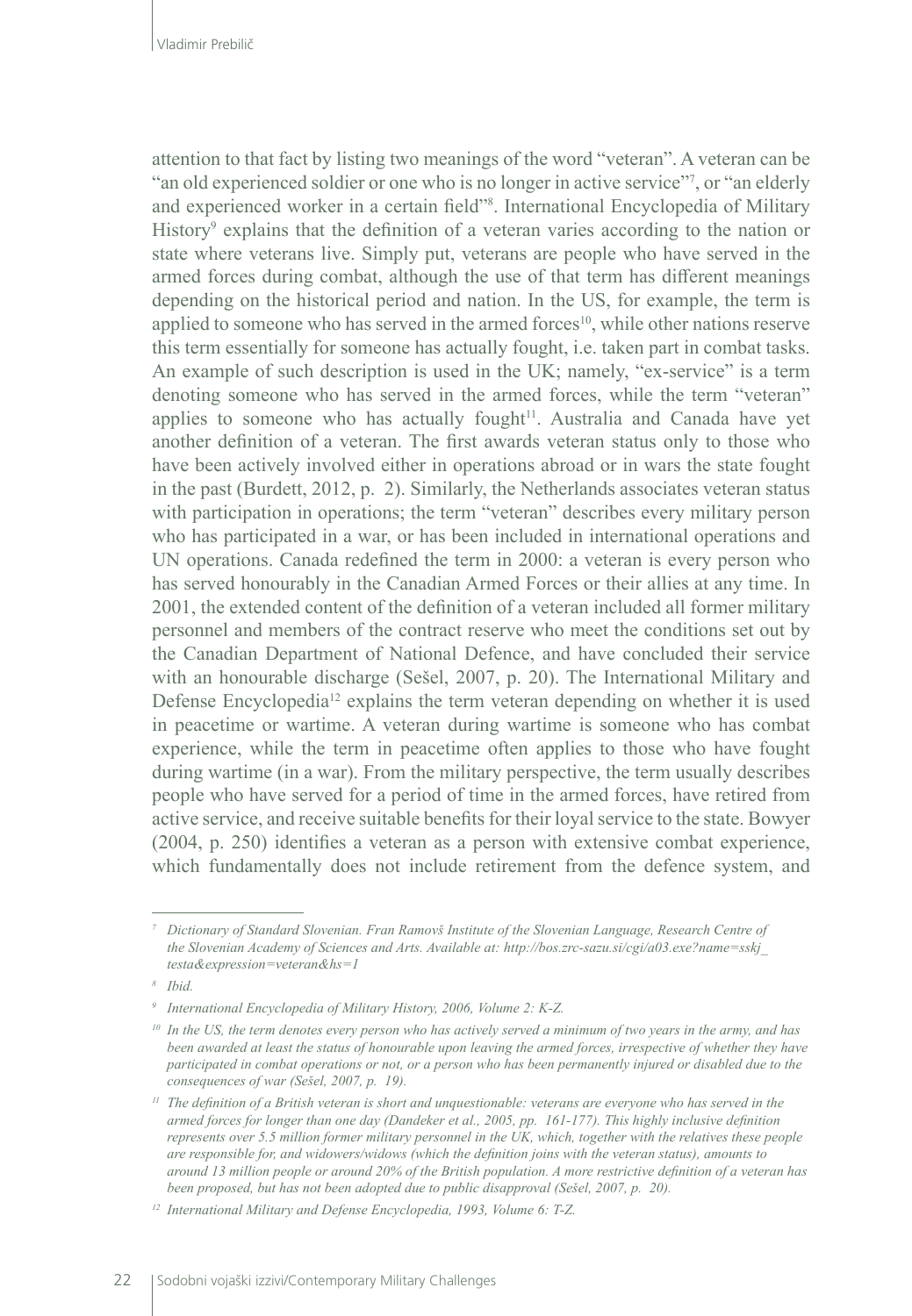consequently a person who is entitled to benefits arising from veteran status. He also points out another specific feature: it is becoming increasingly common to use the term veteran for those who have completed a military mission – Gulf War veterans, Falklands War veterans, etc.

The interchangeable use of the terms "veteran" and "combatant" as synonyms is very common. The Military Encyclopaedia (*Vojna enciklopedija*)13 also defines a veteran as a combatant; it says that "veteran" is a title awarded to retired soldiers, old combatants and meritorious persons who have performed various social functions for a longer period of time. In Slovenia, the term combatant applies to Second World War veterans. According to Rogač (2007)<sup>14</sup>, the term veteran in Slovenian legislation is applied explicitly to people who fought in the First and Second World Wars.

#### **1.1 A veteran as a former combatant**

The status of a veteran as a former combatant is a logical and necessary process stemming from two earlier processes: demobilization and reintegration. Both processes relate to conventional armed conflicts which are based on call-ups, i.e. the mobilization of additional human resources, a wide use of force, and the consequences of war. Such understanding of war is most frequently founded on the defence of the nation and the territorial integrity of the state. In that context, Garb (2002, p. 32) discusses the need for the transition between "the soldier's war and the nation's war", and between "the soldier's story and the nation's story"<sup>15</sup>. "The soldier's story" or the rehabilitation of a war veteran as a full and content member of society, takes place under circumstances surrounding general reconstruction, and is therefore marked with or limited by other reconstruction efforts (for example, the rivalry in the labour market), and simultaneously embedded in general efforts and addressed in the framework of international, national and local politics. At the national level, demobilization and reintegration programmes are being developed, and a legal basis for providing help to these groups is being adopted. There is an opinion that the demobilization of combatants is a solely logistic problem, while their integration is simply a development problem. Former combatants should therefore not require special attention, and should not be a special target group entitled to assistance. Garb (2002, p. 138) stresses that veterans are not the only group which needs to be integrated into society. Returning refugees and displaced people usually exceed even the number of veterans. Emphasizing the category of war veterans as a special target group in a post-conflict society, and dealing with their problems separately, may lead to a sense of neglect of other groups which also suffer due to the consequences of war. Despite that, Garb<sup>16</sup> notes that arguments for helping war veterans as a special

*<sup>13</sup> Vojna enciklopedija, 1975, Volume 10: Tirani-Žažul.*

*<sup>14</sup> Lara Rogač, 2007, Družbeni položaj vojnih veteranov, Ljubljana.*

*<sup>15</sup> Model and Haggerty in: Garb, 2002, p. 137.*

*<sup>16</sup> Ibid.*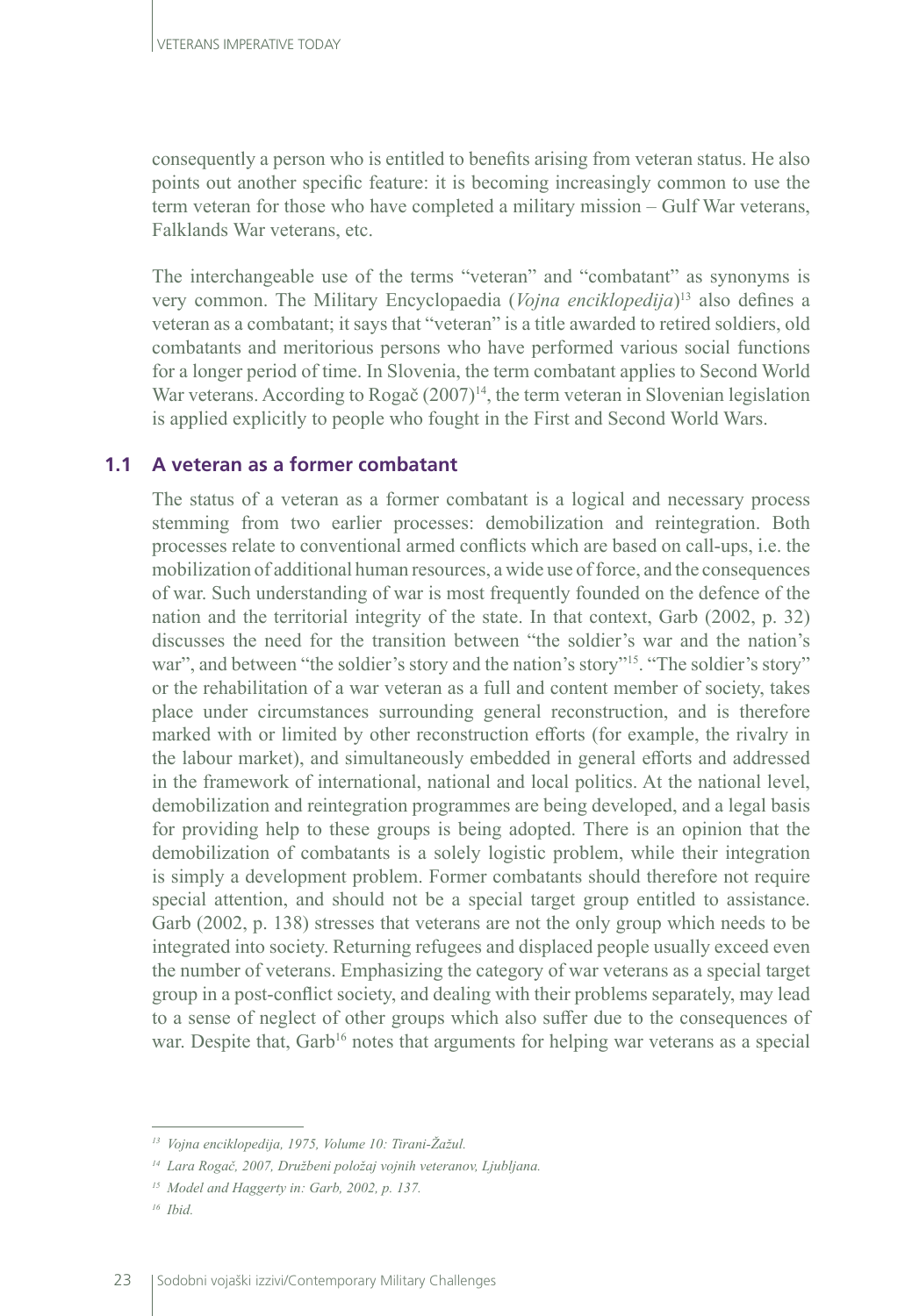group in need of assistance have prevailed. Several arguments justifying that war veterans must be given appropriate attention after armed conflict<sup>17</sup>:

- 1. Humanitarian reasons veterans may have a variety of social and economic issues (they are often unemployed, and far away from home; their basic needs and accommodation must be provided for);
- 2. Due to their sacrifice for the state, or as a compensation for missing education and other rights due to compulsory enlistment in the armed forces;
- 3. Former combatants can contribute significantly to the overall development of the community and society as a whole;
- 4. Failure to pay attention to former combatants may endanger peace and development processes. War veterans may turn to crime, or join political options advocating the use of violent means.

It should be noted that there is a clear difference between the demobilization and reintegration of professional soldiers and conscripts; especially because the latter is undeniably more challenging and long-lasting. In principle, the attitude to veterans – former combatants – is not undefined. People who have participated in national conflicts and the defence of the nation and territorial integrity enjoy a certain status and related benefits in every state. A legal framework clearly defining who is eligible to be a member of a veteran organization is normally established as well. The state forms a positive attitude in relation to them, for they represent an important part of the national historical memory, as one of the key components of national identity. They are the representatives of the historical memory; live witnesses to key national historical events.

However, it must be noted that veteran organizations based on the rule of former combatants have no future. The removal of conventional conflict entailing mobilization, the introduction of professional armed forces on a global scale, and the discontinuation of the conscript system do not enable new members to be included in veteran organizations. Such organizations are therefore condemned to the aging and gradual loss of their members. During that process, the above-mentioned historical memory fades, and the attitude to national security culture changes; the latter should be based on a broader understanding of security culture relating to the participation in collective efforts to defend the state<sup>18</sup>. A special, unfortunately largely overlooked, category comprises veterans who have served in international operations and missions. Participants in these functions undoubtedly perform tasks which exceed the understanding of peacetime operations, but are also not conventional combat tasks. This discussion undeniably lacks attention to the performance of tasks outside Slovenia's territory; there can be no doubt that members in international operations and missions not only participate in the concept of providing collective security, but indirectly also increase the safety of Slovenia's citizens.

*<sup>17</sup> Kingama and Ball in: Garb, 2002, p. 138.*

*<sup>18</sup> Modern understanding of security culture relates mostly to resource and company management. In that sense it is perceived as part of the organizational culture which plays an important role in companies, mostly in the form of defining their own system of values and norms, which define the activities of all company stakeholders (Sedonja Kardoš, 2011, p. 19).*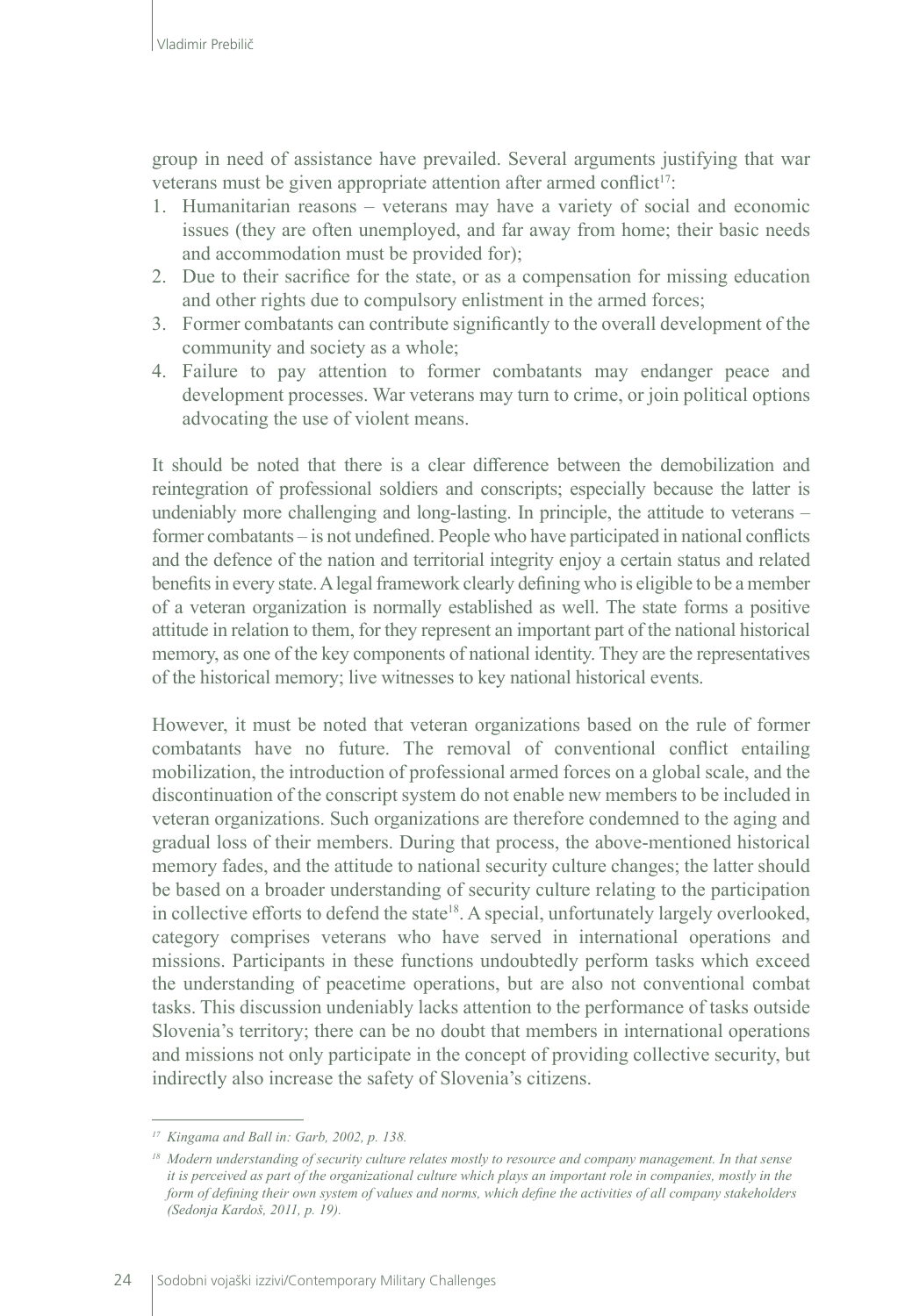### **2 VETERANS' IMPERATIVE**

Veterans are inextricably linked to the armed forces because they have served or still serve in their structures. Their position in society is therefore a reflection of the situation within the defence system, and the presence of the system itself in civil society, which is usually more or less distant from it. A typical aspect of the armed forces is the functional and social imperative which in its essence defines the legitimacy of the armed forces. Gow (1992, p. 27) describes the legitimacy of the military as "the quality of the relationship between the armed forces and their sociopolitical environment", and talks about two types of legitimacy<sup>19</sup>: functional<sup>20</sup> and socio-political<sup>21</sup>. He believes that it is possible for the socio-political imperative to "collide" with the functional one, and that one of the aspects of legitimacy of the armed forces is the balance between functional and socio-political demands. "The armed forces must be capable of fulfilling their basic functions, and simultaneously not distance themselves from their society" (Gow, 1992, p. 28). In other words, the armed forces face demands and expectations with regard to their obligations and powers. The achievement of social and political imperatives is reflected in the form of citizens' support to the military organization. The level of harmony is therefore connected with the level of legitimacy, which as a concept represents the significance of understanding the relationship between the armed forces and society. In the process of legitimizing the armed forces, two sides are confronted: the army, which requires legitimacy, and the citizens of the state, which, under certain conditions, can provide legitimacy. In that sense, the loyalty of the public or civil society can be viewed through the prism of understanding the armed forces as the holder of fundamental social values. On that basis, a field of interaction is formed between the armed forces and civil society which defines civil-military relationships. The level of harmony or the integration of the military into politics is connected with the notion of legitimacy as a concept which is crucial for the understanding of relationships between the armed forces and society (Jelušič, 1997, pp. 13-14). The legitimization of the armed forces calls for the consideration of specific circumstances of civil society, which are based on social norms and values falling into two categories: (1) universal values comprising those shared by societies at an approximately equal level of development, or closely comparable with them, and (2) national values which are held by individual nations, and are therefore not directly comparable, and are a result of historical, territorial, sociological and other circumstances. What is most important is that the armed forces gain legitimacy exclusively on the basis of interaction between the two environments: the defence system and civil society. Legitimacy cannot be forced or acquired through various forms of pressure exerted

*<sup>19</sup> Ibid., pp. 27-28.*

*<sup>20</sup> Functional legitimacy relates mostly to the effective achievement of the functional imperative or the basic task of the armed forces, namely the defence from outside physical threats. Their legitimacy would be seriously undermined if the armed forces were unsuccessful at fulfilling that basic function. Gow states that the armed forces can meet their functional imperative in two ways: 1) in a latent or covert way, i.e. without the active use of force, and 2) in a more obvious way, i.e. by engaging in an open conflict against other armed forces.*

*<sup>21</sup> Sociopolitical legitimacy refers to the effective achievement of the social and political imperative, which the author defines as a set of non-functional requirements made by society to the armed forces.*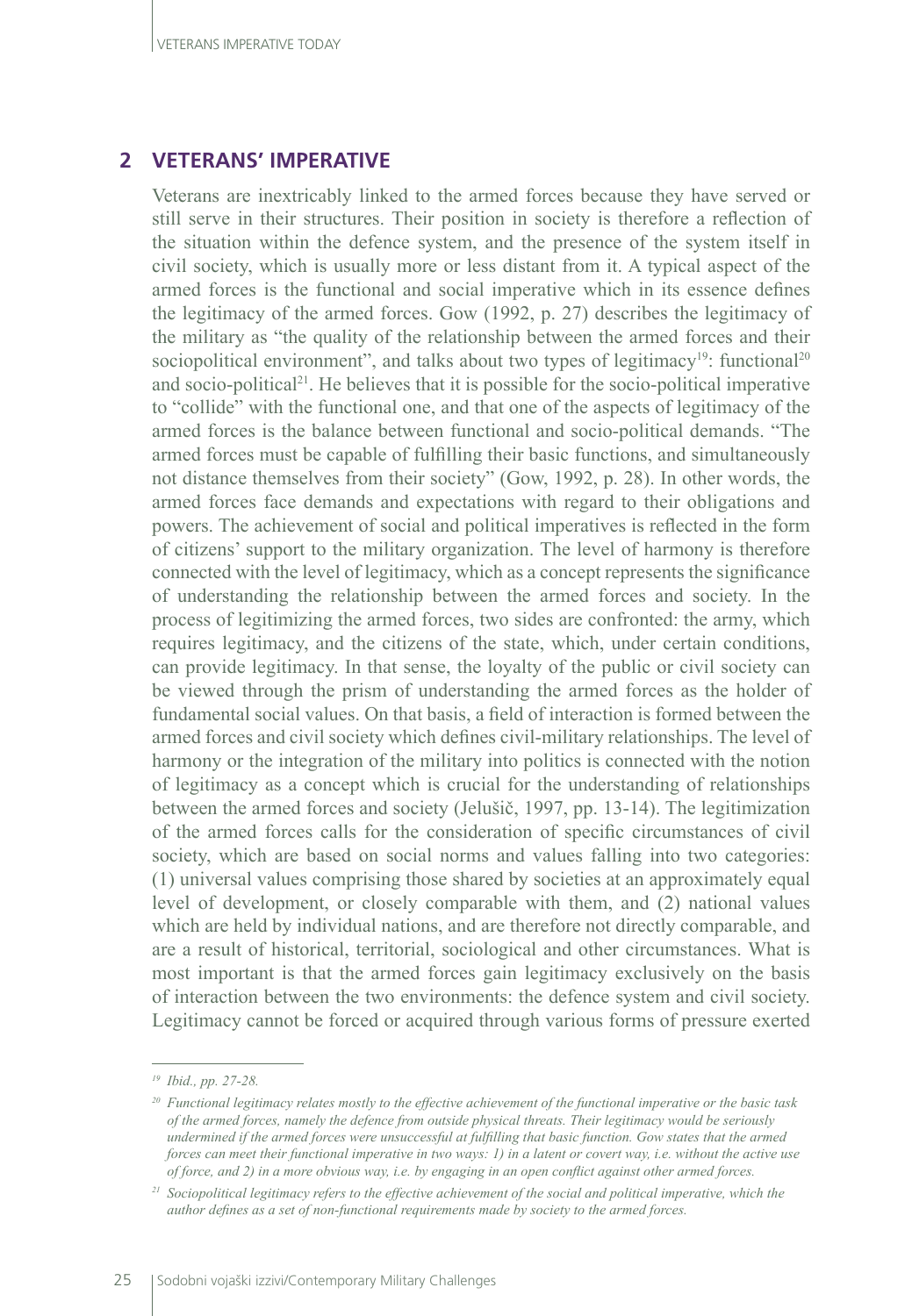on civil society. Quite the opposite; it undermines legitimacy, and consequently calls into question the acceptability of the defence system as a centre of power.

According to Huntington (1957, pp. 1-3), the relationship between the civil environment and the military organization is formed on the basis of two imperatives: the functional and the social. The functional imperative stems from the functions expected to be fulfilled by the military, especially in relation to the dangers threatening state security. The social imperative is composed of other functions assigned to the armed forces as a result of ideologies, values and cultural norms. When it comes to providing legitimacy to the armed forces, a balanced approach must be taken in carrying out both the functional and social imperatives. If the defence system completely dedicates itself to meeting the demands and expectations of the social imperative, it can no longer fulfil its functional obligations. And vice versa: if the military fails to pay enough attention to the social imperative, it will soon distance itself from civil society, and therefore, in extreme circumstances, become illegitimate and as such unnecessary and even unwanted.

#### **2.1 The functional imperative of veteran organizations**

A similar parallel can be drawn in the status and role of veterans and veteran organizations. If the basic functional imperative of the defence system is to provide security to the civil environment, this imperative in the field of veteran organizations represents the position of veterans in society. It relates to the formal legal framework, specifically the fulfilment of the legal imperatives and conditions which define veterans. As emphasized above, this area is characterized by great diversity, which is undeniably reflected in national characteristics of organizing and functioning of veteran organizations in individual societies. The functional imperative refers to veterans and their position in society, while the social imperative dictates the presence of veteran organizations in civil society. Both are interconnected and complement each other, but are not always in balance. The absence of one imperative normally affects the other, which over a longer period of time results in the deterioration of the veteran status on the one hand, and the gradual removal of veteran organizations from the civil environment.

One of the important factors of the functional imperative is the establishment of normative bases defining the rights and duties of veterans, which are represented by veteran organizations on behalf of individuals. The variability of benefits depends on national legislation, and also on the military tradition, the formal and informal status of soldiers in society and the state, and the financial capabilities of individual states. In the case of the wars in Iraq and Afghanistan, US budget planners will have to take veteran benefits into account for the next 10 years or longer. Stiglitz and Bilmez (2008, pp. 78-79) have assessed that expenditure on the basis of 751,000 US soldiers who were deployed to both crisis areas and are entitled to various forms of benefits due to physical or mental injuries sustained during the performance of tasks on the battlefield. In total, over 1.7 million US soldiers have been deployed to Iraq and Afghanistan. The assessment includes the costs of direct medical treatment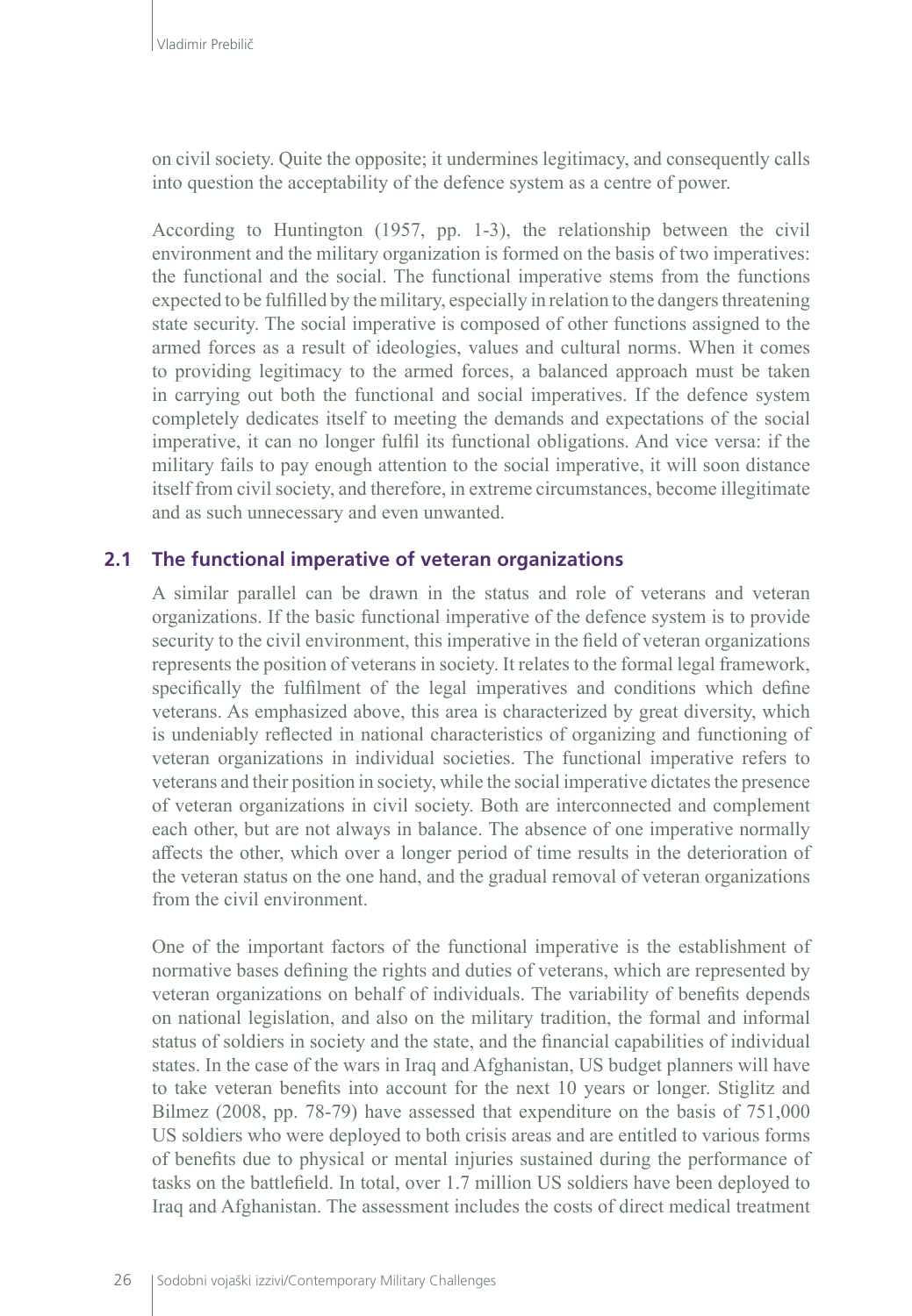and future compensation. Over the period 2007-2017, the costs are estimated to increase together with the growth rate from \$1.3 billion to \$6.2 billion. During the entire ten-year period, the costs are estimated to reach \$37 billion. That is significant expenditure; there are 24 million veterans in the US, of which 3.5 million receive various forms of disability benefits which amount to \$34.5 billion per year (Stiglitz and Bilmez, 2008, p. 71).

However, these compensations in and of themselves do not solve a number of issues affecting soldiers, who are exposed to stressful situations including facing and carrying out tasks in asymmetric combat<sup>22</sup> involving direct urban warfare and the violation of international military and humanitarian law. Bobrow (2015, p. 33) draws attention to the consequences of post-traumatic stress disorder, which continue even after veterans attend different counselling programmes and receive professional medical help. The effects of the disorder persist; it is important to acknowledge them and try to mitigate them. However, one question remains unanswered: what is the quality of life of the individuals and their loved ones, if there is any to speak of at all? That cannot be translated into numbers and determined financially. But it is indisputable that in many aspects these consequences leave negative traces, mostly in the mental health of soldiers. Balfour and others (2014, p. 165) note that between 18% and 30% of those who have worked in war areas suffer from various forms of mental disorders, which often lead to the destruction of families and loss of homes, reducing them to the life on the social margins of society<sup>23</sup>. Although all veteran and other benefits relating to the veterans' health conditions, and premiums granting them a decent life, are defined by legislation and paid by national governments, they represent an area where veteran organizations can contribute significantly to the understanding of the numerous problems facing veterans, on the basis of their activities and the monitoring of veterans. From that aspect, veteran organizations should and must be an important partner in national discussions, and thus carry out their functional imperative for the protection of veteran rights, even when

*<sup>22</sup> One of the definitions has been provided by Svete (2002, p. 29), who explains that asymmetric warfare takes place when "the actors, including individuals and international coalitions (ad hoc and permanent), use methods and means over a certain period of time, and cause the most disproportionate effects in relation to the resources invested while taking into account the adversary's and their own defensive and offensive capabilities and vulnerabilities. It entails the use of military and non-military forms at all levels of interaction between the actors encompassing situations from peacetime to war."*

*<sup>23</sup> The latest research suggests that every fourth soldier will have suffered the consequences of post-traumatic stress disorder (PTSD) after military service in Afghanistan and Iraq. These assumptions are based on the fact that 103,792 members of the US Armed Forces were diagnosed with PTSD in the period between 2000 and 2012. Experts from the field of mental research in the armed forces point to the phenomenon of a new generation of veterans with post-traumatic disorders which is predicted to emerge in the next five years. Because these disorders lie at the base of stigmatization within the military system and signify a likely end of the military career, a timely recognition of such problems is still extremely difficult (Balfour, 2014, p. 166). Severe depression can manifest itself in various forms of deviant behaviour, including suicide. The number of suicides has risen dramatically over the last decade – over 8,000 veterans have taken their own lives, which equals 22 suicides per day and exceeds the number of suicides committed by active members of the armed forces – and statistics indicate one suicide every 36 hours. 30,000 members of the US Armed Forces, either veterans or active soldiers, die every year as a result of suicide. While there were 9.6 suicide cases per 100,000 people in 2004, the number has increased to 29.2 cases per 100,000 people by 2012. According to experts' forecasts, the trend will continue to grow in the future (Carlos and Kintzle, 2014, p. 1).*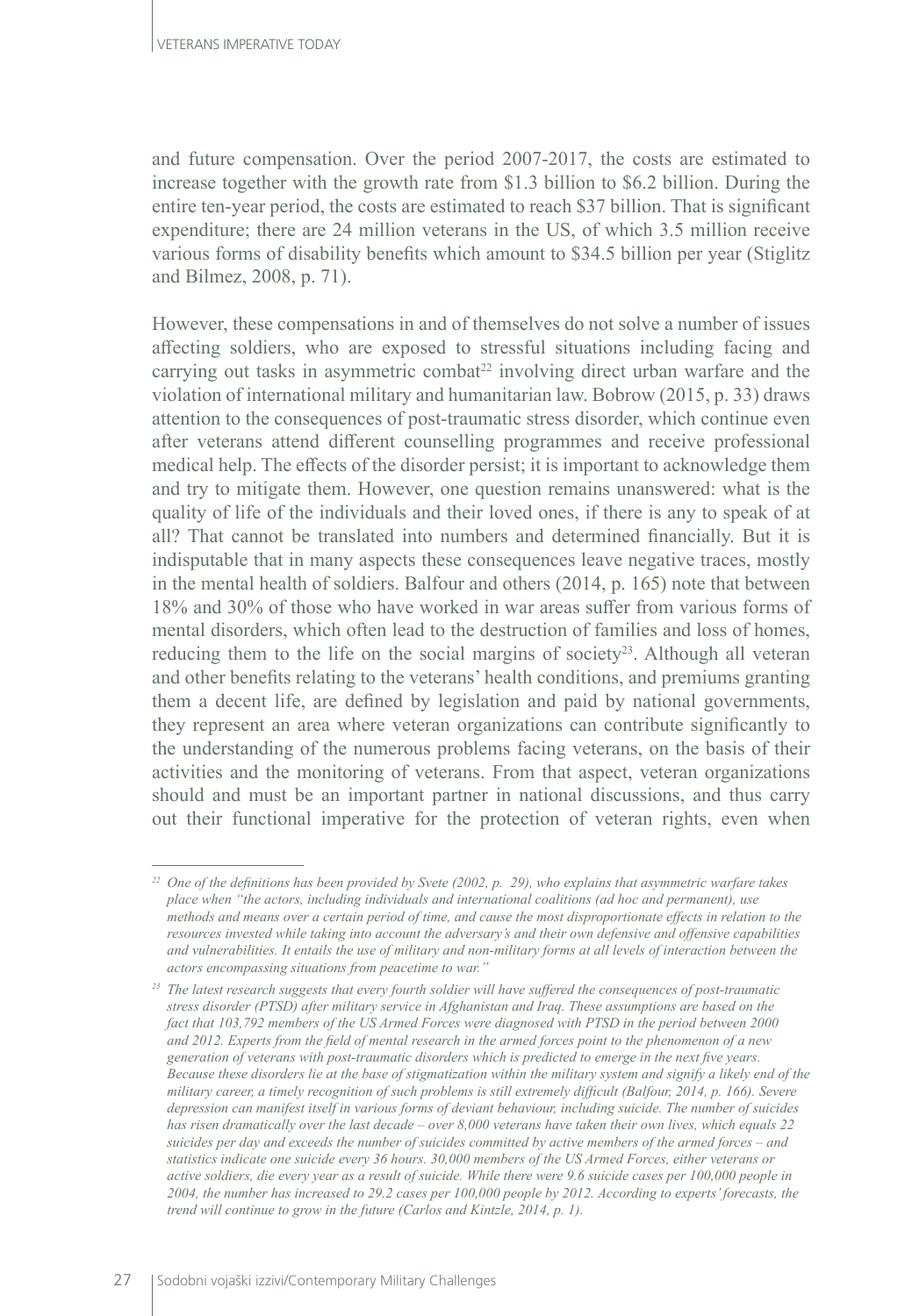interference with their rights and benefits is to be expected. Veteran organizations are therefore expected to function in the sense of a union, which should not imply the politicization of the veteran question and organizations. Veterans should not be denied the right to become members of political parties, which is limited by law in numerous states; however, the code of conduct should be considered with regard to veterans who have served the state and not individual political elites, which is why diametrically opposed conduct on behalf of veterans is not to be expected. Political polarization usually leads to the disintegration of veteran organizations, as a result of the lack of the element of cohesion as the most fundamental aspect of their functioning and existence represented by patriotism, i.e. loyalty to the state and politics, and their elites. What is important is dialogue, and a presentation of the actual situation among veterans supported by valid arguments, which ultimately mirrors the situation in the defence system, and particularly in the military system of a state. The tasks of the functional imperative can therefore be directly linked to the position of veterans in relation to their health, finances and status in civil societies. Their position must be balanced, and reflected in civil societies in such a way as to prevent the marginalization of veterans on the one hand, and the excessive privilege of their status on the other, which can lead to social confrontation. The first stages of a growing dissatisfaction are evident in the reduction of legitimacy of veteran organizations, which usually has implications for their funding and may significantly affect the funding of the entire defence system of individual states. Although veteran organizations are difficult to understand in their institutionalized fight for veterans, I nevertheless believe that it is possible to be more proactive than Slovenian society is nowadays.

#### **2.2 The social imperative of veteran organizations**

The social imperative comprises the activities of veteran organizations with regard to the interaction between civil society and the defence system. They could even be marked as the ambassadors of the defence system; owing to the value system which defines them, they represent the mission and values of the defence system in a most credible way. The Military Doctrine of the Slovenian Armed Forces defines the following values:

- honour
- courage
- loyalty
- esprit de corps and
- selfless service.

These values derive from the most basic value, namely patriotism, which is defined as the awareness of allegiance to Slovenia, and unselfish performance of duties in accomplishing common goals (Military Doctrine, 2006, p. 18).

In a society where different attempts are made to change the security system and even re-evaluate the fundamental values which regulate the functioning of all societies, it is crucially important to not only defend but also continually give meaning to the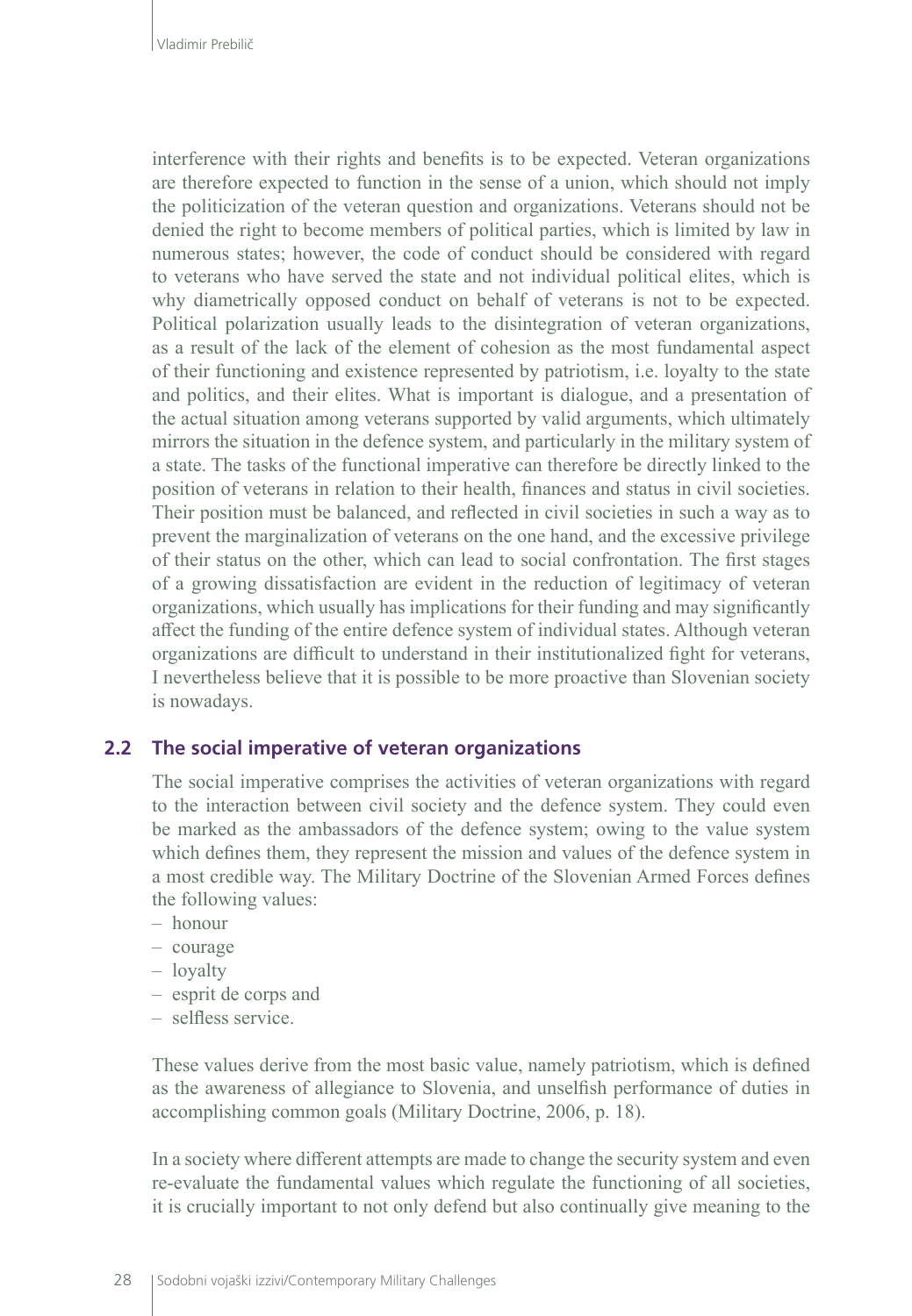value system via different institutions. It should be stressed that military values are social values, and are in that sense a mirror of values (Norton-Taylor, 2011). Unlike modern societies, defence systems, and the armed forces as their most important part, represent a very conservative side to changes in values, of which ethical conduct<sup>24</sup> on the part of members of the armed forces holds a special position and should be seen as the guardian of legal and legitimate performance of functions (Robinson, 2008, p. 21). As hierarchical systems they can only function when values are continually respected, which is why these values are extremely difficult to change. Seen from that perspective, veteran organizations have great social capital which often remains unexploited, which is also due to an increasingly precise and consistent distinction between the civil and the military (Prebilič and Juvan, 2012, p. 58). Considering the thesis that an important source of the deepening economic crisis facing modern societies is the severe erosion of fundamental social values, the social capital of veteran organizations could help these organizations to become a significant and important corrective factor in these societies. In this way, veteran organizations could carry out their social imperative to a considerable extent.

Seen from the perspective of the social imperative, veteran organizations represent a bearer of military experiences and historical memory. A war as an act which irreversibly changes societies and leaves indelible traces is prohibited by international law<sup>25</sup>, and yet it is a constant companion of humanity. The more the memory fades, and the more distant wars and conflicts become in space and time, the more important it is to draw the attention of decision-makers and civil society to the unacceptability of war and especially its consequences. Civil society bears a large proportion of the consequences which it cannot imagine (Prebilič and Juvan, 2007, p. 261). It can be argued that veteran organizations play the role of the ambassador of patriotism in the context of sacrifice for the home, the state and the nation.

Veteran organizations can also be seen as a bridge between the defence system and civil society; they no longer carry out the tasks of the defence system in the formal legal sense, but having served in the system for a long time, they know it extremely well. They can therefore explain and interpret the activities of the defence system, and inform civil society even when the defence system is unable or unwilling to do so for various objective or subjective reasons. Veteran organizations can represent a

*<sup>24</sup> The effectiveness of the defence system is based on military ethos, which most often consists of conservative values and norms which are necessary for discipline, morale and obedience. However, the armed forces must simultaneously reflect liberal values and norms to be supported by society. It is to be expected that soldiers will fight for their homeland and defend the system of rights they identify with personally, that their morale will be highest when they are be able to carry out tasks in accordance with their own rights, and that they will fight hardest when they understand the political values they are fighting for. That means that the defence system may be different from society, but its legitimacy must be provided from its integration in the civil-social value concept (Garb: 2009, p. 106).*

*<sup>25</sup> War should be understood as a state of regulated armed conflict between different groups, usually states, which relates mostly to the conventional understanding of war as articulated in international law and treaties. Seen in the wider context of armed conflict, which has significantly impacted the lives of modern societies especially in the 21st century, war can be interpreted as a state in which organized violence is either used or is threatened to be used by the armed forces (Speller and Tuck, 2008, p. 1).*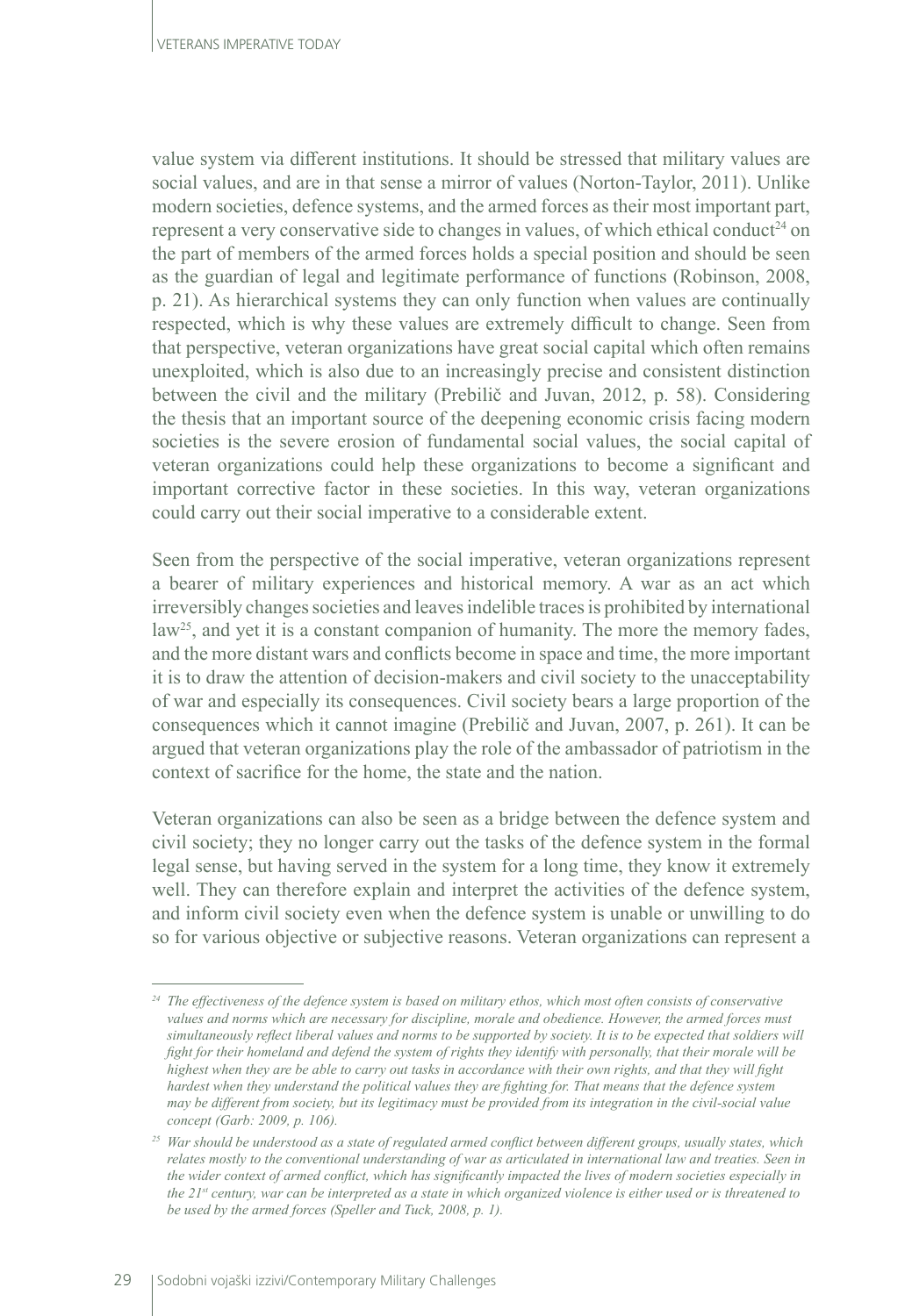specific form of strategic reserve in the national security system, particularly in an era of diminishing security culture of modern societies, and considerable widening of the gap between civil society and the defence system, which is partly a result of the professionalization of the armed forces on the one hand, and the changing security architecture with new security challenges on the other. Representatives of veteran organizations could participate in an open curriculum at different levels of the formal educational system, significantly contribute to the formation of more distinct patriotic feelings of young people, assume the role and tasks of the national security system, and with a set of positive values co-create modern, active and responsible young citizens (Prebilič and Juvan, 2014, p. 262). However, the potential unprincipled political activities of veteran organizations should also be noted; although I do assess that their value concept is perhaps the best defence mechanism.

The balance between both imperatives, i.e. the functional and the social, enables the provision of the legitimacy of defence structures in civil society. The imperatives put forward clear demands and expectations to the military, which are more difficult to fulfil in certain circumstances – a substantial reduction in financial sources coupled with the expectation of effective performance of tasks and functions. Such circumstances are undoubtedly frustrating for everyone: the defence system and its employees, and civil society, whose expectations are not realized. Such circumstances create the impression that balance between the two imperatives is difficult to find, which is finally reflected in the legitimacy of the defence system. Therefore, "the final goal of all civil-military relations, such as the balance between values and beliefs, and the agreement on the most appropriate role of the armed forces in society", is not achieved (Edmonds, 1988, p. 132). The same applies to the existence and functioning of veteran organizations. The problem arises when values held by a specific group (for example, veterans) become substantially different from the dominant values of civil society. Under such conditions, the doors to first the incomprehension of existence and then the marginalization of veteran organizations are wide open, which has a significant negative influence on the image of the defence system as a whole. Taking into account the observation that the most fundamental value of both the defence system and veteran organizations is patriotism, then this is the moment of truth: is patriotism still the value that holds the right to homeland within civil society? If the answer is negative, it is easier to understand the low level of security culture in Slovenia, and the high level of unwillingness to defend one's own homeland.

Veterans exist and are a fact in all states which have been involved in armed conflict in the course of their history. That is why states must deal with the question of veterans. All discussion about the rationality of the existence of veterans and their role in society should be senseless and unnecessary. And yet, the reality is different. The meaning and role of veterans are changing under the influence of various external and internal factors. A profound difference in the understanding of the importance of the veterans' mission can be perceived, which can be partially explained by the difference in the political culture in different states. **Conclusion**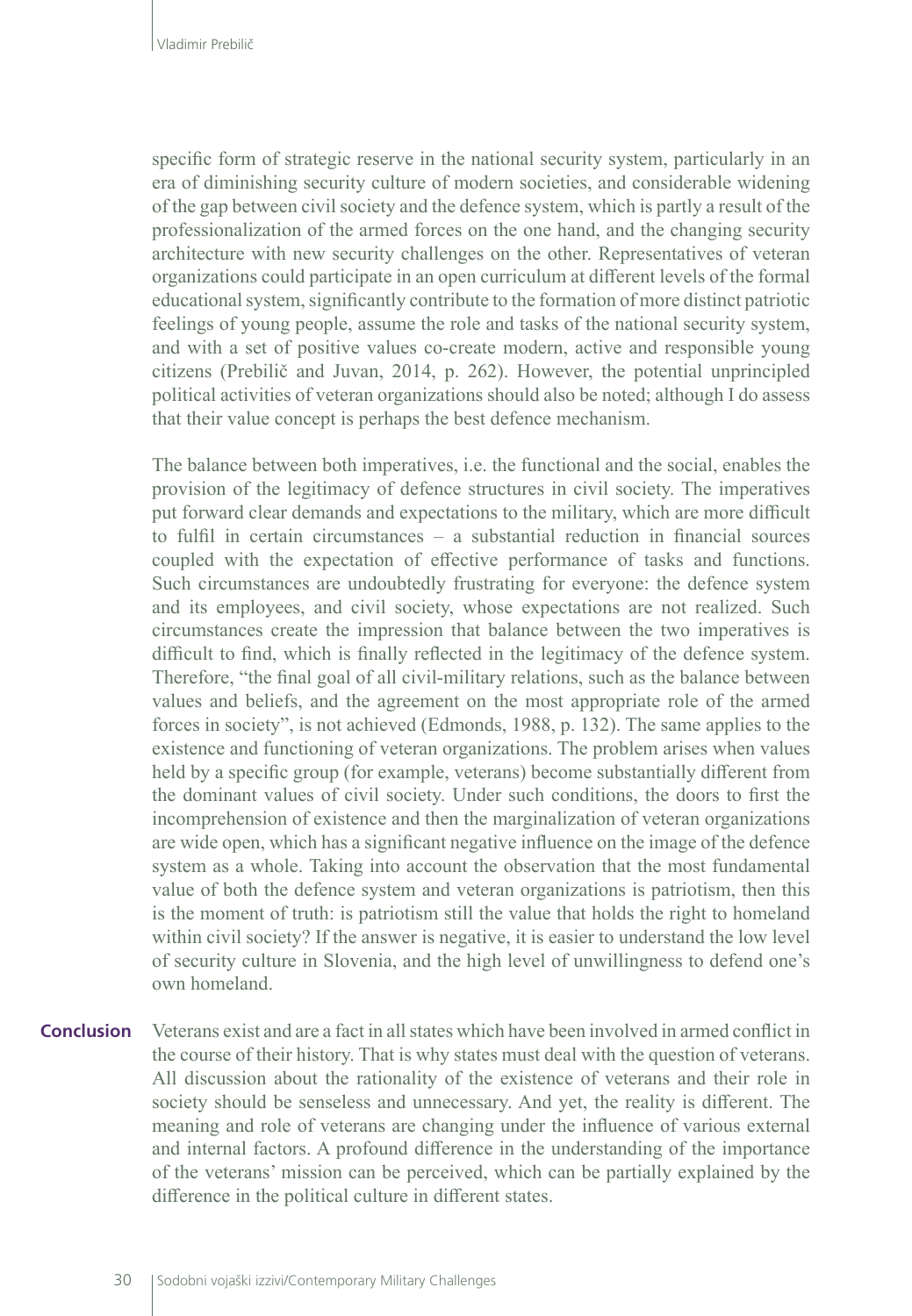And yet, a similar understanding of the veterans' imperative is expected despite all its specifics. Just as the functional and social imperatives provide legitimacy to the defence forces, there is ample space in both fields with regard to veteran organizations. These organizations are not exactly comparable institutions; however, they must ensure their legitimacy in relation to its users, i.e. veterans, and to civil society. While the first group holds expectations in the field of the functional imperative, the expectations of civil society, namely the social imperative, should not be underestimated. Diminished legitimacy usually leads to two situations: the failure to meet the expectations of the first causes the undermining of internal cohesiveness in the group of veterans, while the distancing from the civil environment leads to the lack of understanding of the mission and general existence of veteran organizations. If important changes in values and the disagreement between the military and civil society is added to these situations, the conditions for the marginalization of veterans are quickly met.

In the past, veterans were individuals who were prepared to sacrifice their lives for their homeland. That is another reason why they are entitled to certain rights, and why they deserve respect from civil society and political elites. Some battles and wars would not have been won without veterans. Veterans are an essential pillar of historical memory, and a reminder of challenging events. They can act as an important link between civil society and the defence system, and thus contribute significantly to the strengthening of civil-military relations and the legitimacy of the armed forces. But without the awareness of that fact first among veterans and veteran organizations themselves, changes in the current, not very enviable, state cannot be expected.

#### **Bibliography**

- *1. Rogač, L., (2007). Družbeni položaj vojnih veteranov, Faculty of Social Sciences, Diploma thesis, Ljubljana.*
- *2. Sešel, R., (2007). Socialni problemi veteranov britanske vojske, Faculty of Social Sciences, Master's thesis.*
- *3. Stiglitz, J. in Bilmes, L., (2009). The Three Trillion Dollar War: The True Costs of the Iraq Conlict, Penguin Books Group, New York, USA.*
- *4. Bowyer, R., (2004). Dictionary of Military Terms, MacMillan Press, Bloomsbury, pp. 250.*
- *5. Slovenska vojska in etika (2010). Posebni tematski sklop, Vol. 10, No. 14, The Ministry of Defence of the Republic of Slovenia.*
- *6. French, S., (2005). The Code of the Warrior: Exploring Warrior Values Past and Present, Rowman & Littlefield Publishers, Inc., USA.*
- *7. Južnič, S., (1993). Identiteta, Faculty of Social Sciences, Ljubljana.*
- *8. Valjavec, S., (2006). Medijski pogled na sodelovanje Slovenske vojske pri zaščiti in reševanju, Diploma thesis, Faculty of Social Sciences, Ljubljana.*
- *9. Jelušič, L., (1997). Legitimnost sodobnega vojaštva, Faculty of Social Sciences, Ljubljana.*
- *10. Garb, M., (2002). Demobilizacija in reintegracija vojaškega osebja v razmerah sodobne družbene tranzicije, Doctoral thesis, Faculty of Social Sciences, Ljubljana.*
- *11. Veliki splošni leksikon (1998), Te-Ž, Državna založba Slovenije, Ljubljana.*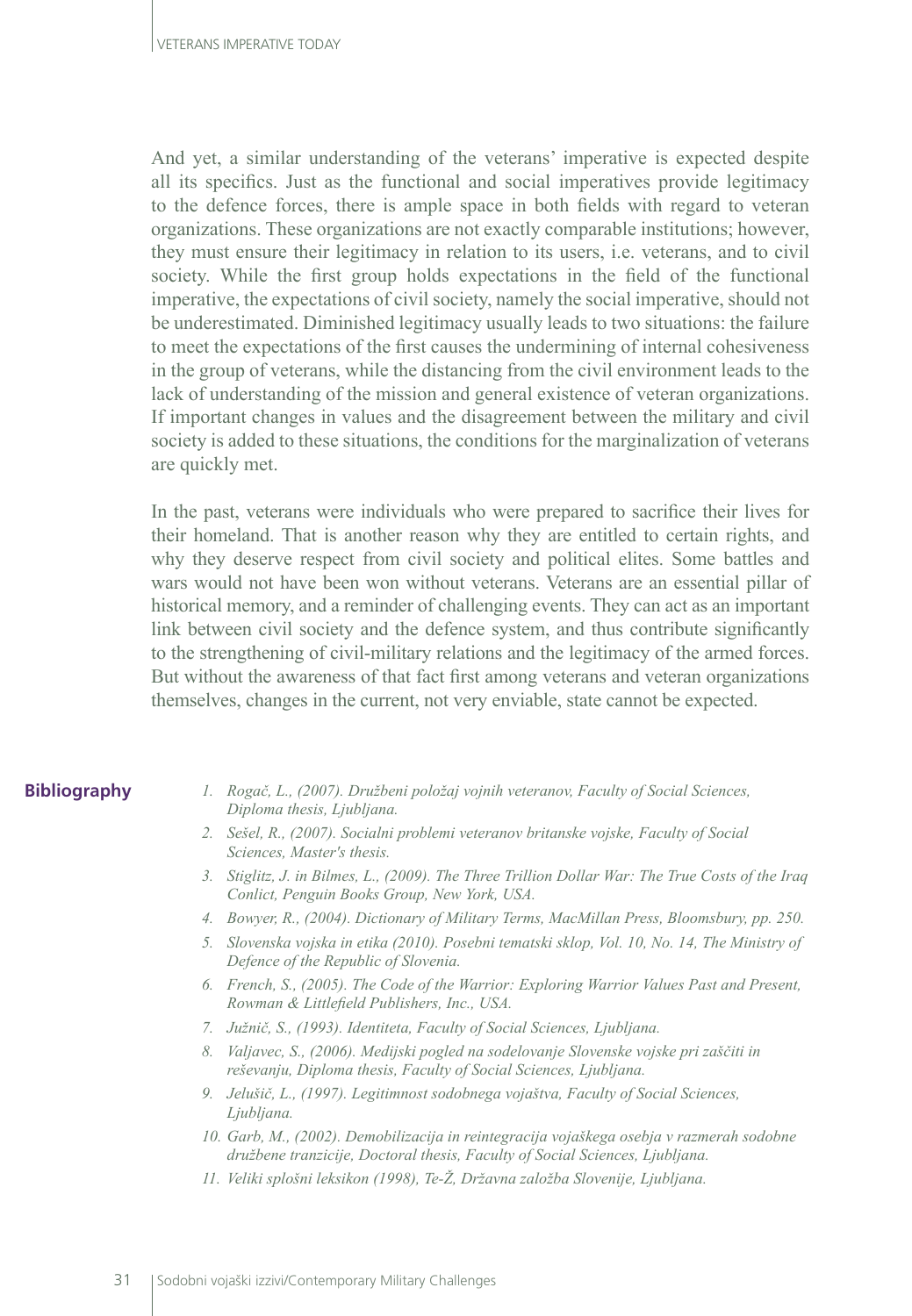- *12. Dandeker, C., et. al. (2005). Feasibility Study on the Extent, Causes, Impact and Costs of Rough Sleeping and Homelessness Amongst Ex-Service Personnel in a Sample of Local Authorities in England, King's Centre for Military Health Research, King's College, London.*
- *13. Dandeker, C.; Wesseley, S.; Iversen, A.; Ross, J., (2006). What's in a Name? Defining and Caring for "Veterans": The United Kingdom in International Perspective, Armed Forces & Society, Vol. 32, No. 2, pp. 161-177.*
- *14. Prebilič, V. and Juvan, J., (2014). Vloga in pomen veteranskih organizacij v sodobnih družbah, Prispevki za novejšo zgodovino, Vol. LIV, No. 1/2014, pp. 259-273.*
- *15. Bobrow, J., (2015). Waking Up from War: A Better Way Home for Veterans and Nations, Pitchstone Publishing, USA.*
- *16. Nickerson, M. in Goldstein, J., (2015). The Wounds Within: A Veteran, a PTSD Therapist, and a Nation Unprepared, Skyhorse Publishing, USA.*
- *17. Huntigton, S. l., (1957). Soldier and a State, The Bleknap Press of Harvard University Press, Cambridge, UK.*
- *18. Sedonja Kardoš, L., (2011). Varnostna kultura z vidika zlorab poslovnih skrivnosti, Faculty of Social Sciences, Master's thesis, University of Maribor, Maribor.*
- *19. Jogan, S., (1997). Mednarodno vojno (humanitarno) pravo, Center vojaških šol, The Ministry of Defence of the Republic of Slovenia.*
- *20. The Rules on Service in the Slovenian Armed Forces, Official Gazette, No. 49/1996.*
- *21. The Military Code of Ethics in the Slovenian Armed Forces, Official Gazette, No. 52/2009.*
- *22. Burdett, H., (2012). "Are you a Veteran?" Understanding of the Term "Veteran" among -UK Ex-Service Personnel A Research Note, Armed Forces & Society, Vol. 53, No. 1, pp. 1-9.*
- *23. De France, O., (2015). Defence budgets in Europe: Downturn or U-turn, EU Institute for Security Studies, Brief SSUE, EDA, Brussels, available at: http://www.iss.europa.eu/ uploads/media/Brief\_12\_Defence\_spending\_in\_Europe.pdf.*
- *24. Gow, James (1992), Legitimacy and the Military: the Yugoslav Crisis, Printer Press, London.*
- *25. Edmonds, M., (1988). Armed Services and Society, Leicester University Press, p. 132.*
- *26. Castro, A. and Kintzle, S., (2014). Suicides in the Military: Post-Modern Combat Veteran and the Hemingway Effect, Military Mental Health, Springer Science + Business Media Press, New York.*
- *27. Balfour, M.; Westwood, M. and Buchanan, M., (2014). Protecting into Emotion: Therapeutic Enactments with Military Veterans Transitioning Back into Civilian Life, Research in Drama Education, Vol. 19, No. 2, Routledge Taylor & Francis Group, pp. 165-181.*
- *28. Svete, U.; Guštin, D.; Črnčec, D., (2011). Asimetrija in nacionalna varnost: od zgodovinskih izkušenj do sodobnih izzivov, Defensor, Radomlje.*
- *29. Parham, J.; Gordon, S., (2016). Military veterans bring many positives and some needs – into teaching, Building a better teacher, Phi Delta Kappan Magazine, Sage Journals, Vol. 97, No. 7, pp. 43-47.*
- *30. Garb, M., (2009). Divergentno in konvergentno v odnosu med vojsko in družbo, Teorija in praksa, Vol. 46, No. 1-2, pp. 105-125.*
- *31. Tylor-Norton, R., (2011). Military can show society the way on moral values and ethics, says Dannatt, The Guardian, https://www.theguardian.com/uk/2011/nov/08/militarymoral-values-ethics-dannatt*
- *32. Robinson, P., (2008). Ethics Education in the Military, Ashgate Press, UK.*
- *33. Lucas, G., (2016). Military Ethics: What Everyone Needs to Know, Oxford University Press, UK.*